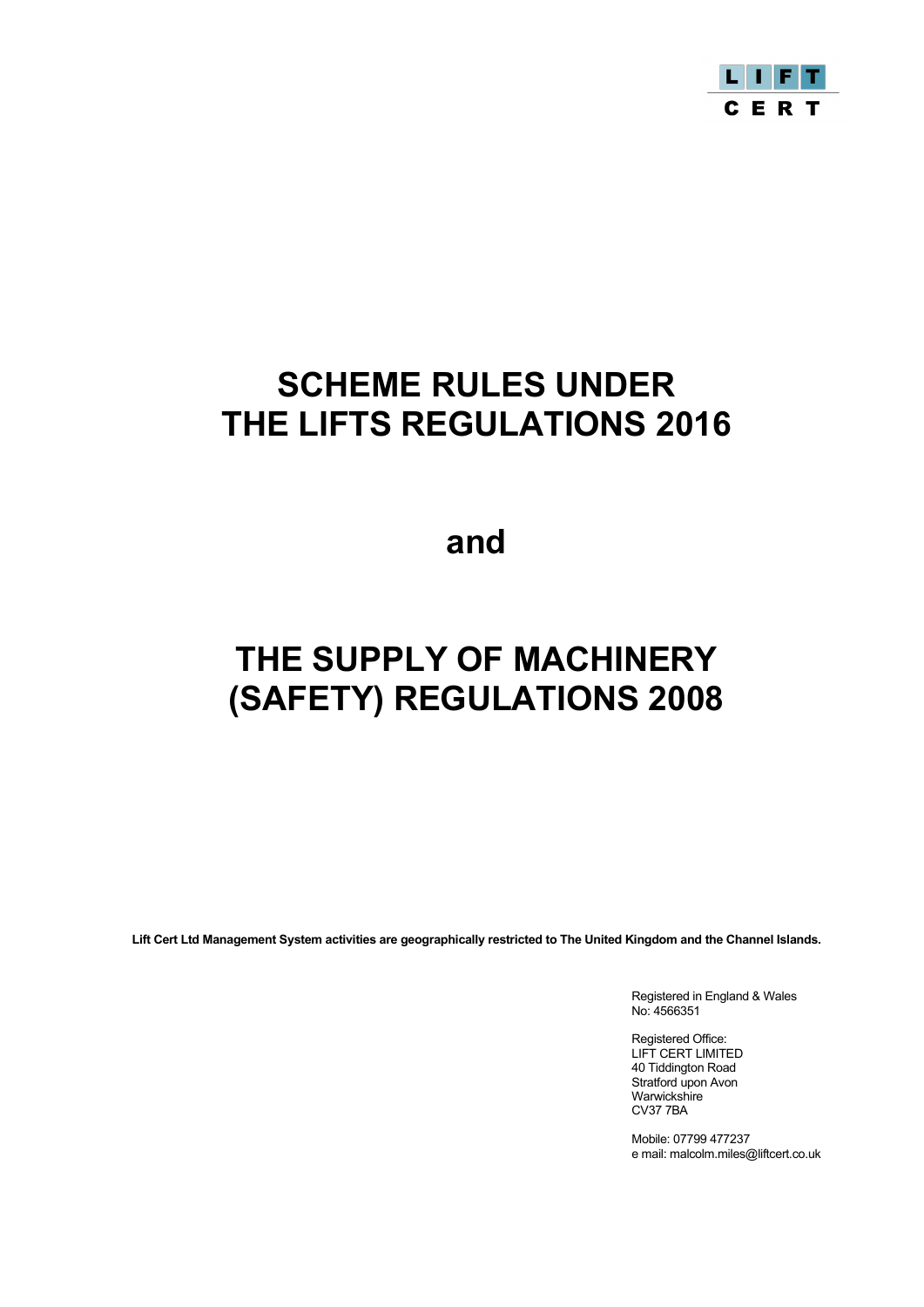

# SCHEME RULES UNDER THE LIFTS REGULATIONS 2016 and & THE SUPPLY OF MACHINERY (SAFETY) REGULATIONS 2008

# **Contents**

# **Section** Page No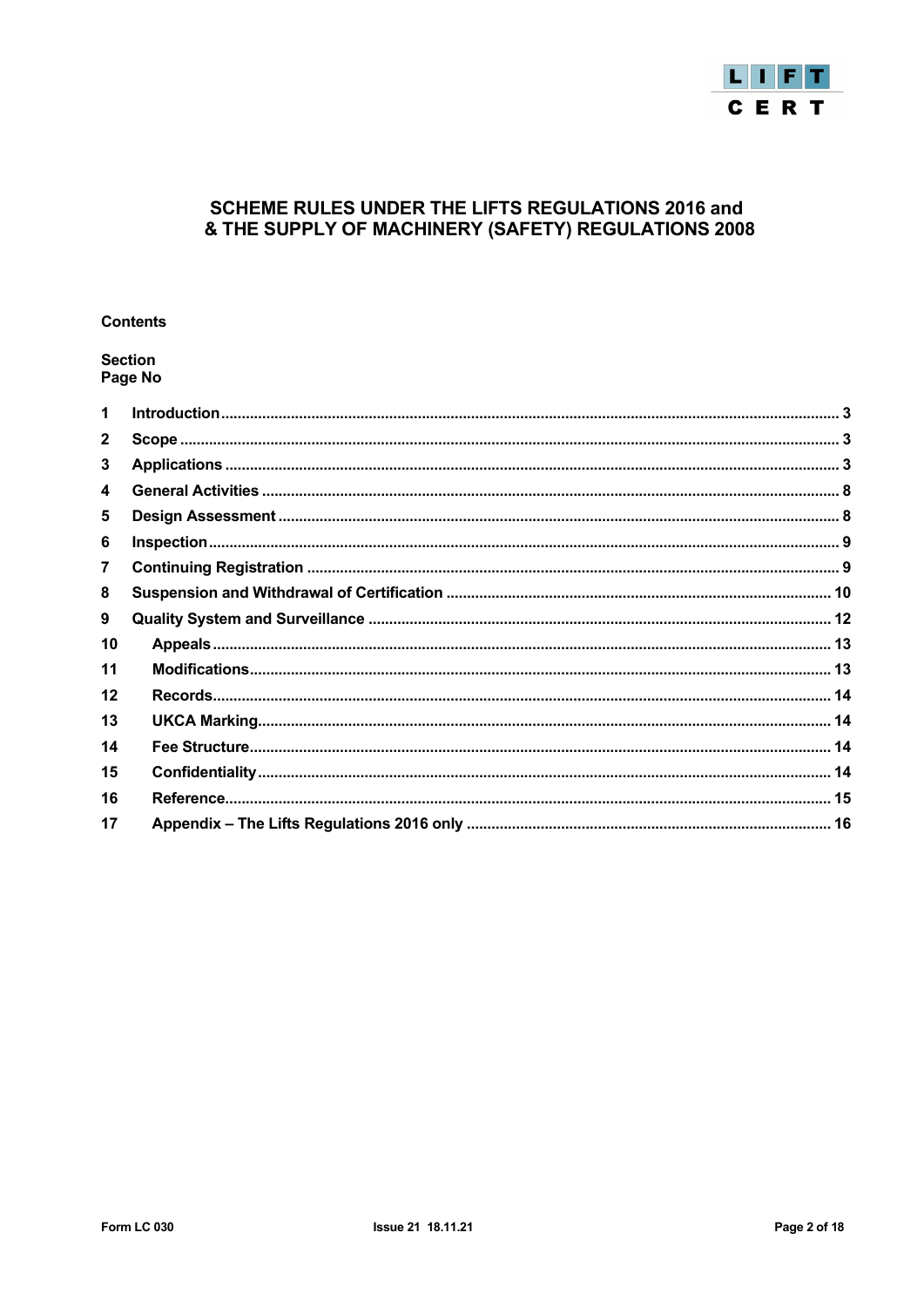

# **Applicants are required to read these rules and confirm acceptance by signing the associated Application Form.**

# <span id="page-2-0"></span>**1 Introduction**

This document states the rules that are to be applied to any activity relating to certification of products under The Lifts Regulations 2016 or The Supply of Machinery (Safety) Regulations 2008. These rules are mandatory and reflect the content of the relevant United Kingdom statutory instrument. Any change to the application of the rules can only be with the formal, documented approval of the Technical Director.

# <span id="page-2-1"></span>**2 Scope**

2.1 These rules apply to all activities undertaken under **The Lifts Regulations 2016** or The Supply of Machinery (Safety) Regulations 2008. The rules apply to LIFT CERT Limited and the Applicant as appropriate.

# <span id="page-2-2"></span>**3 Applications**

3.1 The Applicant shall submit the following details with any request for conformity assessment services:

# **THE LIFTS REGULATIONS 2016**

- 3.1.1 Signed original of Application Form (LC002)
- 3.1.2 **Sch11 A** Type Examination of Safety Components for Lifts
	- the name and address of the manufacturer and, if the application is lodged by the authorised representative, his name and address as well and the place of manufacture of the safety components for lifts;
	- a written declaration that the same application has not been lodged with any other approved body;
	- the technical documentation as per The Lifts Regulations Schedule 11 A; clause 3 a-h.
	- a representative specimen of the safety component for lifts or details of the place where it can be examined. Lift Cert Limited may request further specimens if needed for carrying out the test programme;
	- the supporting evidence for the adequacy of the technical design solution. This supporting evidence shall mention any documents, including other relevant technical specifications, that have been used, in particular where the relevant designated standards have not been applied in full. The supporting evidence shall include, where necessary, the results of tests carried out in accordance with other relevant technical specifications by the appropriate laboratory of the manufacturer, or by another testing laboratory on his behalf and under his responsibility.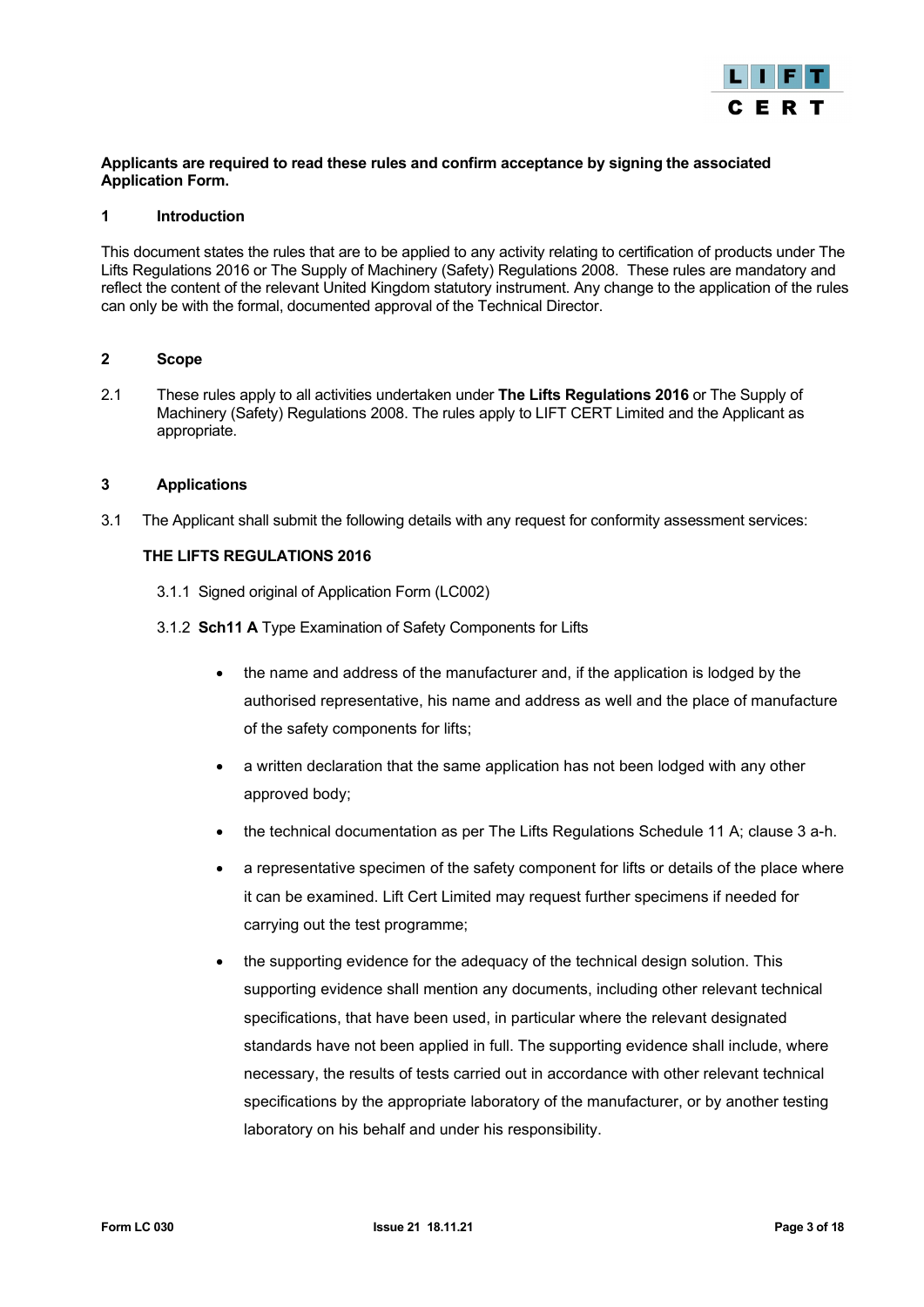

# 3.1.3 **Sch 11 B** Type Examination of Lifts

- the name and address of the installer and, if the application is lodged by the authorised representative, his name and address as well;
- a written declaration that the same application has not been lodged with any other approved body;
- the technical documentation as per The Lifts Regulations Schedule 11 B; clause 3 a-j.
- details of the place where the specimen lift can be examined. The specimen lift submitted for examination shall include the terminal parts and be capable of serving at least three levels (top, middle and bottom)
- the supporting evidence for the adequacy of the technical design solution. This supporting evidence shall mention any documents, including other relevant technical specifications, that have been used, in particular where the relevant designated standards have not been applied in full. The supporting evidence shall include, where necessary, the results of tests carried out in accordance with other relevant technical specifications by the appropriate laboratory of the manufacturer, or by another testing laboratory on his behalf and under his responsibility.

# 3.1.4 **Sch 12** Final Inspection for Lifts

- the plan of the complete lift
- the plans and diagrams necessary for final inspection, in particular control circuit diagrams
- copy of the instructions referred to in The Lifts Regulations 2016 Schedule 1, point 7.2
- a written declaration that the same application has not been lodged with any other approved body
- full name and address of the lift owner and the location of the lift
- 3.1.5 **Sch 13** Conformity to Type based on Product Quality Assurance for Safety Components for Lifts
	- the name and address of the manufacturer and, if the application is lodged by the authorised representative, his name and address as well;
	- a written declaration that the same application has not been lodged with any other approved body;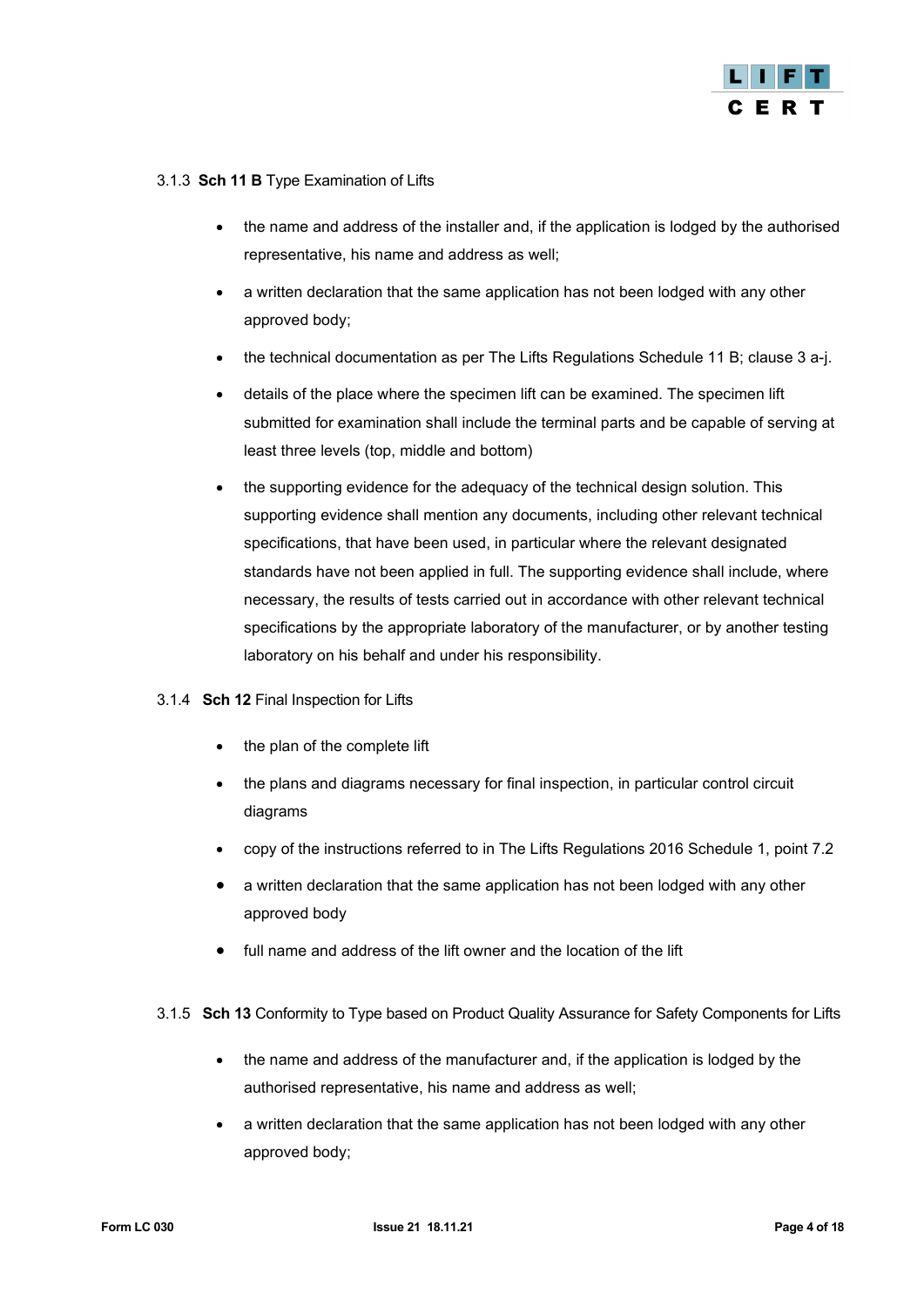

- the address of the premises where final inspection and testing of the safety components for lifts are carried out:
- 3.1.6 Sch 14 Conformity based on Full Quality Assurance for Safety Components for Lifts
	- the name and address of the installer and, if the application is lodged by the authorised representative, his name and address as well;
	- a written declaration that the same application has not been lodged with any other approved body;
	- the address of the premises where final inspection and testing of the Safety Component for lifts are carried out
	- all relevant information on the Safety Components for lifts to be manufactured
	- The Quality system documentation.
	- the technical documentation of the approved Safety Components for Lifts and a copy of the Type Examination certificate

# 3.1.7 Sch 15 Unit Verification

- the name and address of the installer, and if the application is lodged by the authorised representative, his name and address as well;
- the location where the lift is installed;
- a written declaration to the effect that a similar application has not been lodged with another notified body;
- the technical documentation.

# 3.1.8 Sch 16 Conformity to Type with Random Checking for Safety Components for Lifts

- the name and address of the manufacturer and, if the application is lodged by the authorised representative, his name and address as well;
- a written declaration that the same application has not been lodged with any other notified body;
- all relevant information on the safety components for lifts manufactured;
- the address of the premises where the sample of the safety components for lifts can be taken.

.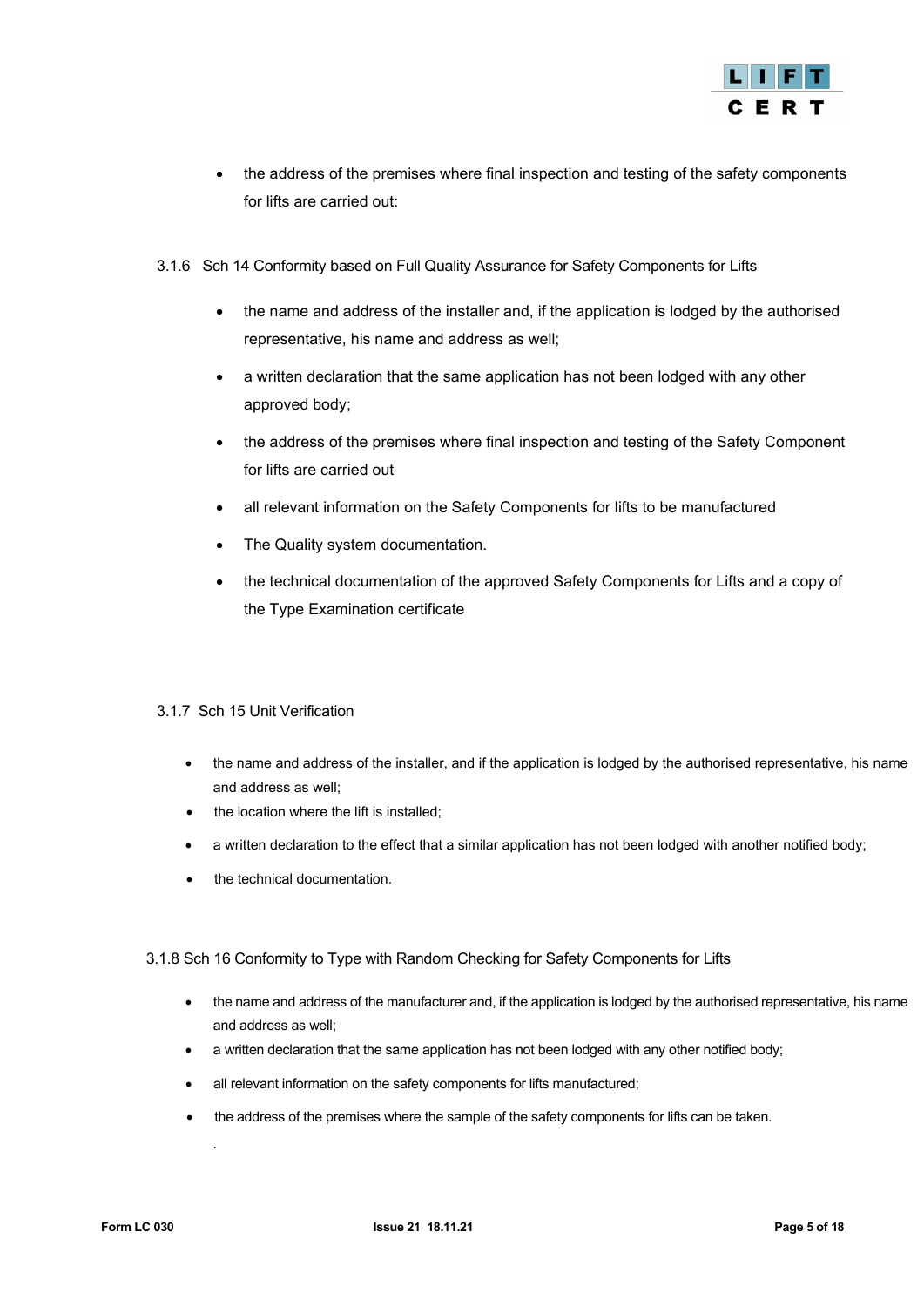

3.1.9 Sch 17 Conformity to type based on product QA for Lifts.

- the name and address of the installer, and if the application is lodged by the authorised representative, his name and address as well;
- all relevant information on the lifts to be installed;
- the documentation on the quality system;
- the technical documentation of the lifts to be installed
- a written declaration that the same application has not been lodged with any other notified body;
- 3.1.10 Sch 18 Conformity based on full QA plus design examination for lifts
	- the name and address of the installer, and, if the application is lodged by the authorised representative, his name and address as well;
	- all relevant information on the lifts to be installed, in particular information which makes for an understanding of the relationship between the design and operation of the lift;
	- the documentation on the quality system;
	- the technical documentation described in point 3 of Schedule 11, Part B;
	- written declaration that the same application has not been lodged with any other notified body.

# Design exam

Identification of clauses of EN81 not complied with.

- How the design will ensure compliance with the Regulations
- Design Solution
- Full name and address of Designer of Lift.

# 3.1.11 Sch 19 Conformity to type based on production QA for lifts

- the name and address of the installer, and, if the application is lodged by the authorised representative, his name and address as well;
- all relevant information for the lifts to be installed;
- the documentation on the quality system;
- the technical documentation of the lifts to be installed;
- a written declaration that the same application has not been lodged with any other notified body.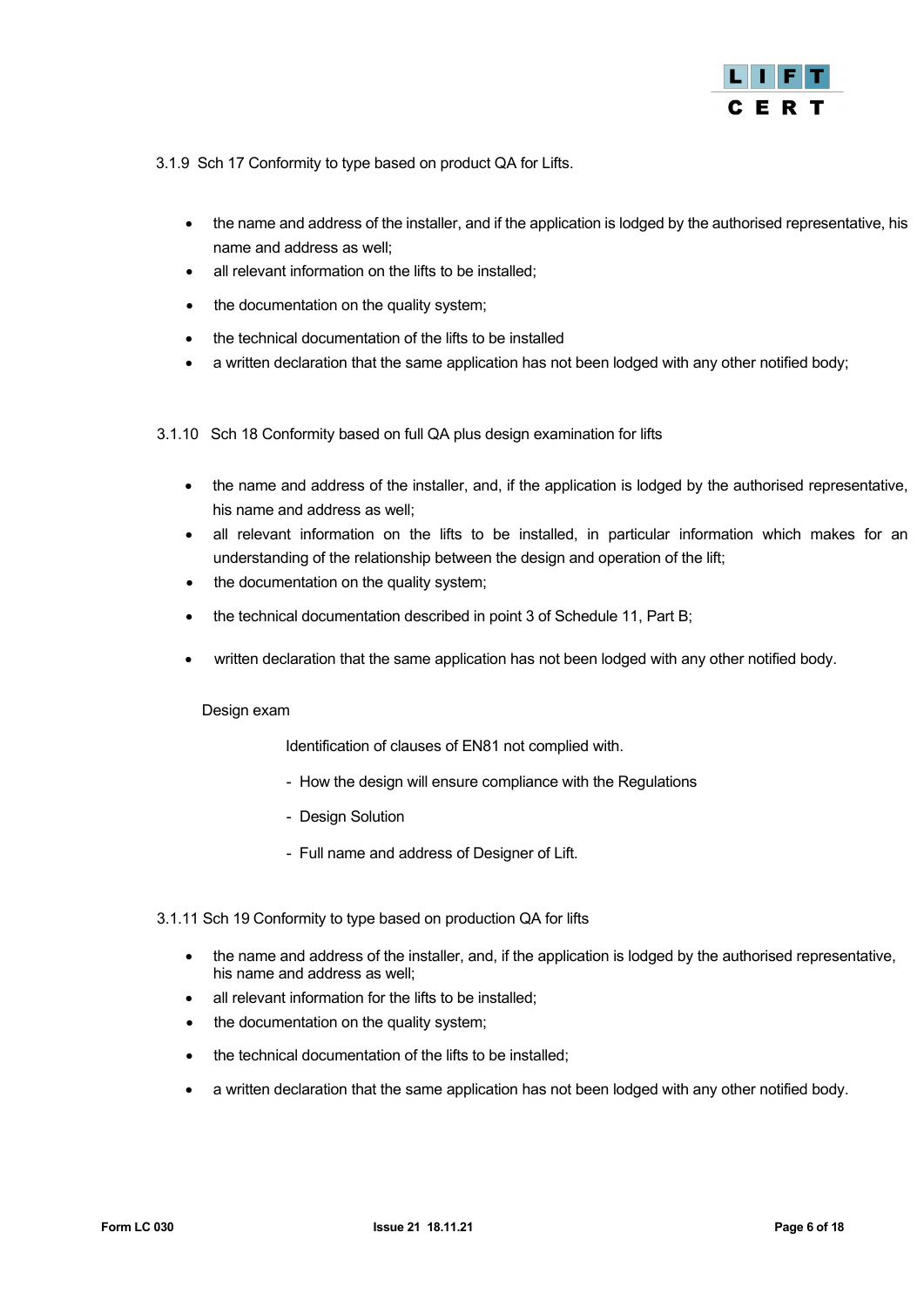

# **THE SUPPLY OF MACHINERY (SAFETY) REGULATIONS 2008**

- 3.1.12 Signed original of Application Form (LC002).
- 3.1.13 The Supply of Machinery (Safety) Regulations 2008 Schedule 2 Part 9
	- Technical File in English
	- List of designated Standards used
	- Sample of machine or a statement as to where such example can be examined
- 3.1.14 The Supply of Machinery (Safety) Regulations 2008 Schedule 2 Part 10

Quality System Documentation including scope of activities and Technical File in accordance with Schedule 2 Part 7A for each Schedule 2 Part 4 machine to be manufactured.

# **THE LIFTS REGULATIONS 2016 and THE SUPPLY OF MACHINERY (SAFETY) REGULATIONS 2008**

- 3.2 A Technical File or Dossier for all Applications shall contain:
	- 3.2.1 General Arrangement Drawing of the product and Drawing of electrical, pneumatic and/or hydraulic control circuits.
	- 3.2.2 Full detailed Drawings, calculations, notes, test results and any other data which may be necessary to check the conformity of the product with Essential Health and Safety requirements.
	- 3.2.3 A description of methods adopted to eliminate hazards presented by the product, a list of Designated Standards, National Standards or other documents used to ensure conformity.
	- 3.2.4 A copy of the instructions to be supplied with the products these to be in English.
	- 3.2.5 For series manufacture the internal measures which will be used to ensure that all products of the type referred to in the Application are in conformity with the provisions of the Regulations.
	- 3.2.6 A Matrix of Technical Information to be supplied under Schedule 11 and Design Examination Applications is given in Appendix 1. (Sch 15 may be used as a guide for Type examination).
- 3.3 Where a product is modified, the original Applicant, or his legal successor, must inform LIFT CERT Limited of the Modification.
- 3.4 The Applicant will freely supply all relevant information necessary to allow assessment for conformity with the Directive to LIFT CERT Limited. If an Application has been submitted to any other Approved Body then LIFT CERT Limited must be informed and the circumstances resulting in a submission to LIFT CERT Limited must be fully and frankly documented.
- 3.5 The Applicant shall provide, where considered necessary by LIFT CERT Limited, access to relevant samples of the machine.
- 3.6 Where the conformity assessment includes under the Regulations a requirement to assess the Quality System then LIFT CERT Limited shall be provided with relevant documentation and facilities to allow a Quality System Assessment and Product Audit to be carried out.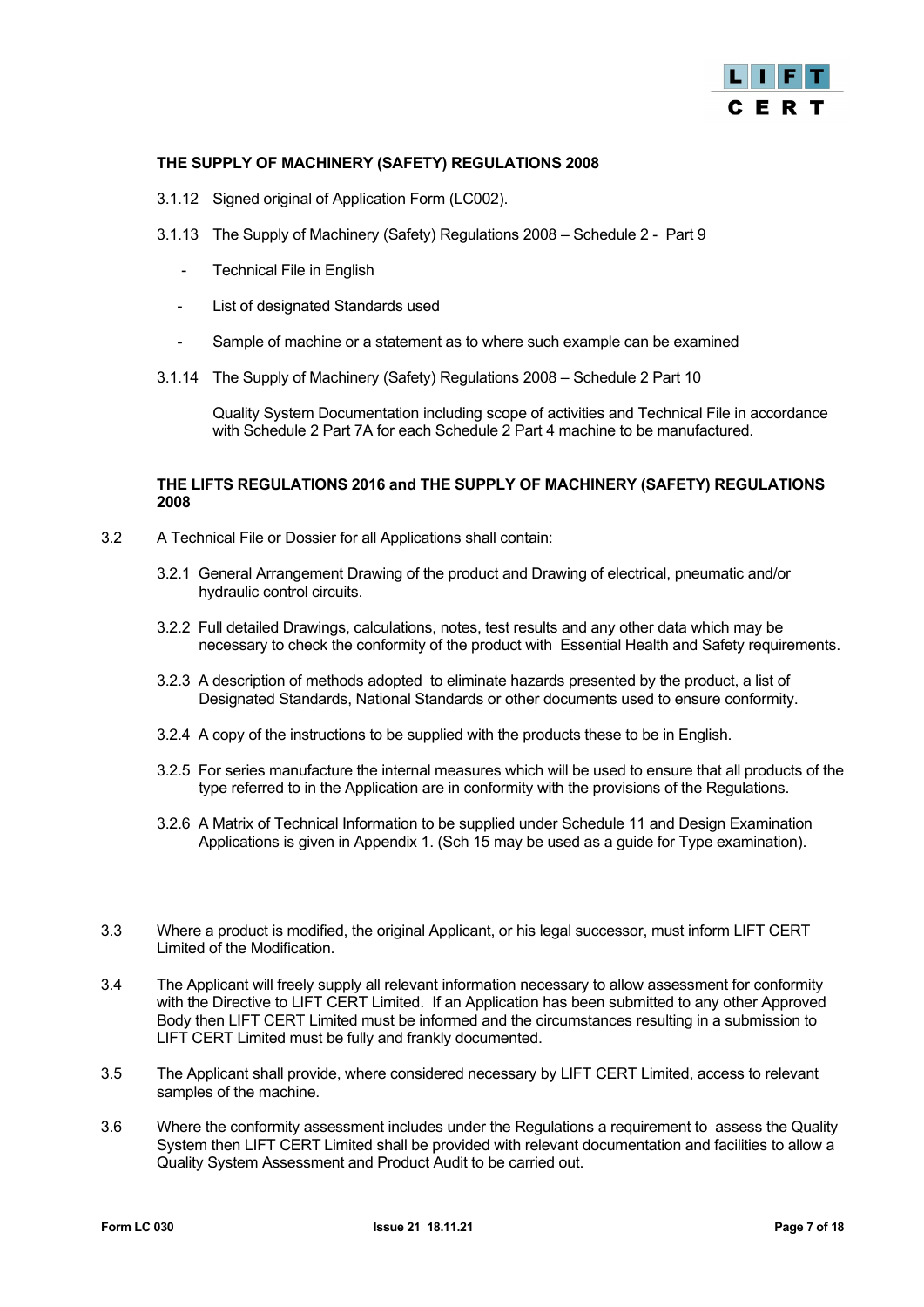

# **3.7 All documented information submitted to be in English language.**

# <span id="page-7-0"></span>**4 General Activities**

- 4.1 On receipt of an Application LIFT CERT Limited shall advise of proposed completion date for the project, which shall normally be defined as the issue of any certification. If the work cannot be initiated within a period of three months then the Applicant shall be so advised and the work may be refused
- 4.2 A budget estimate of the cost shall be advised, if required, prior to undertaking any works associated with the Application. If the budget figure will, or is likely to, be exceeded then the Applicant shall be informed as soon as practicable.
- 4.3 No information gained during the project shall be divulged to any other person by LIFT CERT Limited, or where relevant any Sub-contractor, with the exception of those statutory bodies defined within the Regulations or regulatory bodies who may from time to time request such information in pursuance of the Application of the Regulations.
- 4.4 All persons employed by LIFT CERT Limited either directly or as a sub-contractor shall be required to sign a Confidentiality and Disclosure Declaration. On receipt of evidence that the provisions of this Declaration have been breached the Applicant will be informed and any disciplinary action or penalty invoked.
- 4.5 When a sub-contractor is to be used the Applicant will be informed and the works to be undertaken by the sub-contractor will be fully described.
- 4.6 If the assessment module includes a requirement to assess the Quality System then LIFT CERT Limited shall inform the Applicant of the minimum frequency of audit visits. If this minimum frequency is to be reduced then the Applicant shall be informed immediately and the reason for such reduction clearly documented. Where the Applicant operates a Quality System in accordance with ISO 9000 Series the surveillance audit period will be annual with a full re-assessment every 3 years. If these periods are to be reduced then the reasons for this will be stated, in writing, to the Applicant.

Any changes to the Quality System, including changes in relevant personnel must be referred to LIFT CERT Limited for assessment.

As required by the Lifts Regulations 2016 and SOMSAR 2008, LIFT CERT Limited shall inform **BEIS** of any Quality System Approvals or Certificates issued. As required by The Lifts Regulations 2016 **BEIS** will be informed of all UK Design Examination Certificates issued. **BEIS** and other Approved Bodies will be informed of any approvals or Certificates Refused, Withdrawn or Suspended.

# <span id="page-7-1"></span>**5 Design Assessment**

In the following cases a design assessment shall be undertaken:

# **The Lifts Regulations**

 **Sch 11 A and B Sch 15 Sch 18** (where the Applicant does not apply the Harmonised Standard).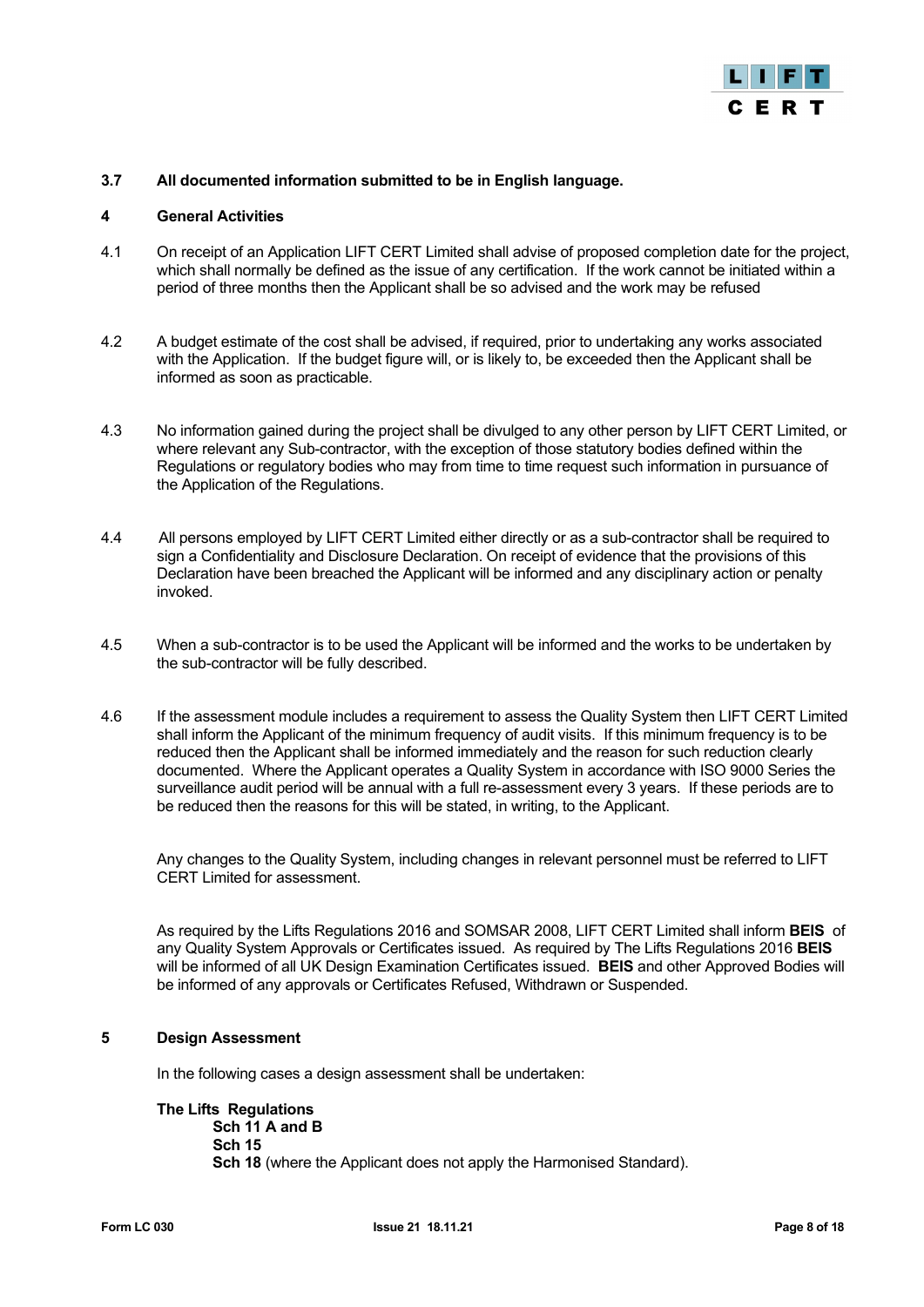

The Supply of Machinery (Safety) Regulations 2008 – Schedule 2 Part 9

# <span id="page-8-0"></span>**6 Inspection**

6.1 **Sch 11 A and B** Type-Examination of Model Lift or Safety Component.

- A prototype of the equipment that is to be subjected to type approval shall undergo a full examination by LIFT CERT Limited. In all cases this shall include witness of functional tests as described in LC007 and LC008 /BS 8486-3 + supplementary test BS 8486-4 to 9.

For safety components reference relevant clauses of EN81: Part 50.

6.2 **Sch 12** Final Inspection of Lift.

- Under this module LIFT CERT Limited shall undertake a final inspection of the lift. This shall include a review of the documentation and a witness of functional tests of protective devices as described in LC007 and LC008 /BS 8486-3 + supplementary test BS 8486-4 to 9.

Sch 13 Product Quality Assurance Safety Components

- 6.4 Sch 14 Full Quality Assurance Safety Components
- 6.5 **Sch 15** Unit Verification Installed Lift.

- Under this module LIFT CERT Limited shall undertake a final inspection of the lift. This shall include a review of the design, calculations, documentation and a witness of functional tests of protective devices as described in LC007 and LC008 /BS 8486-3 + supplementary test BS 8486-4 to 9.

- 6.6 Sch 16 Conformity to Type with Random checking for Safety Components requires full inspection and test of component.
- . 6.7 **Sch 17** Product Quality Assurance of Lifts.
- 6.8 **Sch 19** Production Quality Assurance of Installed Lift.
- **6.9 Sch 18** Full Quality Assurance of Lifts.

- In the case of the modules previously specified Inspection activities will normally be undertaken as part of the surveillance activities. However, in the case of new lift installations, additional visits to site to inspect these lifts may be arranged based upon 10% of Declarations of Conformity issued/annum. This percentage may be adjusted depending on results of previous site visits and number of new installations. Any variations will be described to the customer.

6.10 The Supply of Machinery (Safety) Regulations 2008 – Part 9

- A prototype of the machinery that is to be subjected to type approval shall be fully examined by LIFT CERT LIMITED.

#### <span id="page-8-1"></span>**7 Continuing Registration**

7.1 Registration will continue for a three-year period from the first registration date subject to payment of all outstanding fees and successful outcome of surveillance visits which are held at annual interval as a minimum. Additional visits may be necessary to verify corrective actions,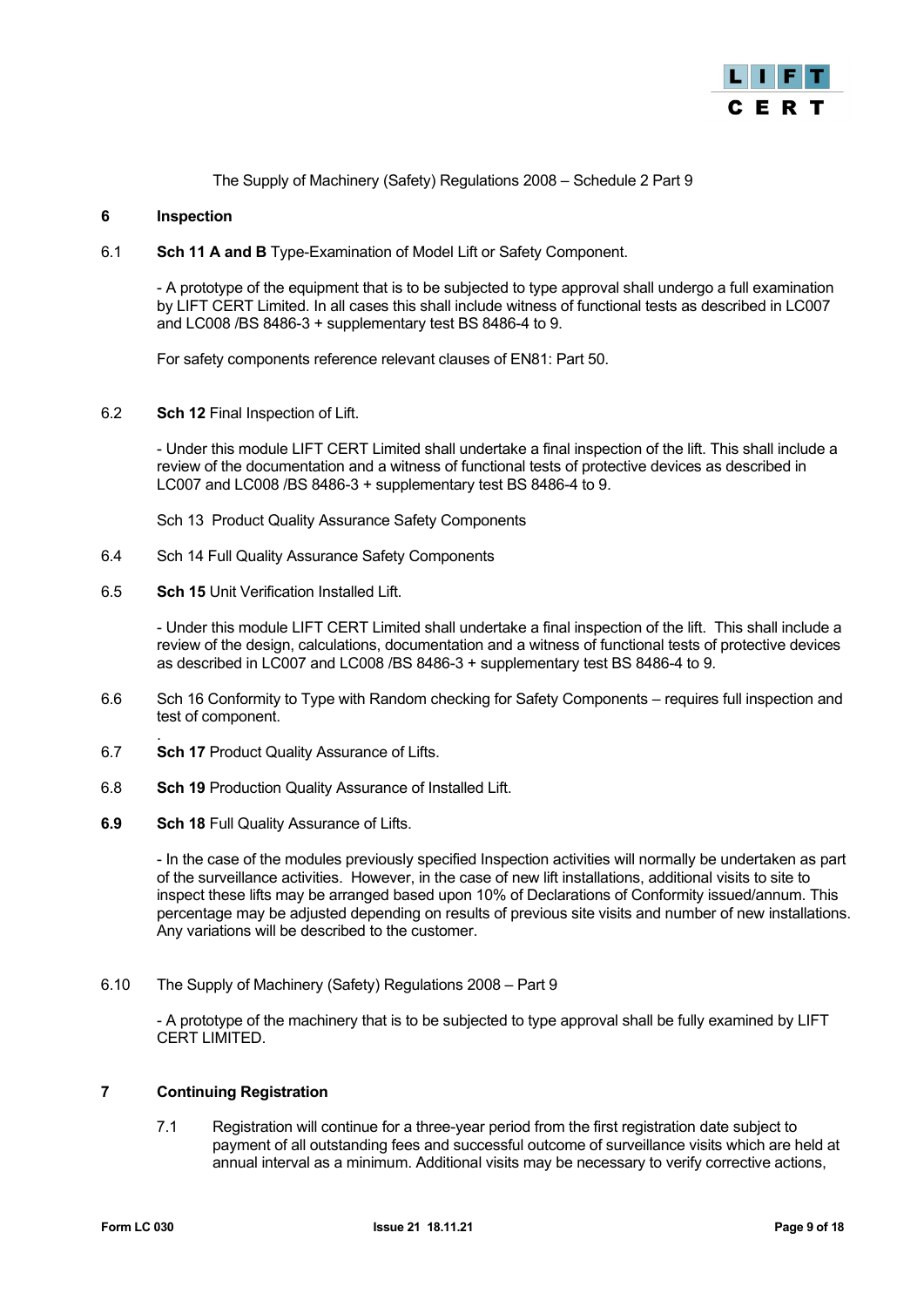

conduct extensions to scope or investigate complaints. Client must also continue to provide access to all relevant premises, documents and records for audit purposes by Lift Cert Ltd. Records of Management Reviews and Internal Audits must be retained for a minimum of three years.

- 7.2 Client is required to keep Lift Cert Ltd informed of changes related to:
	- 7.2.1 the legal, commercial, organizational status or ownership
	- 7.2.2 organization and management including management representative
	- 7.2.3 contact address and sites
	- 7.2.4 scope of registration
	- 7.2.5 significant changes to the documented management systems.
	- 7.2.6 modifications to product or production processes
	- 7.2.7 any Design Examination Certificate issued

Information shall be sent to Lift Cert Ltd at least twenty-eight days prior to the changes becoming effective.

- 7.3 At the end of the three-year period a recertification visit will be made and following successful completion a new Certificate of Registration will be issued for a further three-year registration period upon payment of all outstanding fees.
- 7.4 For all assessment and surveillance visits fees are to be paid in accordance with Lift Cert Ltd Terms and Conditions. Where a visit is cancelled by the client with less than two weeks' notice Lift Cert Ltd may apply a cancellation fee.
- 7.5 Lift Cert Ltd undertake to keep clients informed of any changes to its requirements for Certification. Compliance with any new requirements will be verified by Lift Cert Ltd.
- 7.6 The client, not Lift Cert Ltd, has the responsibility for the conformity with the requirements for certification.
- 7.7 Where a client issues or prints copies of certificates these must be in their entirety.
- 7.8 Client shall maintain record of all complaints against it and make these available to Lift Cert Limited. In addition, complaints must be actioned appropriately, documented and Lift Cert informed of corrective/preventive actions taken to ensure compliance with the relevant Regulations.

# <span id="page-9-0"></span>**8 Suspension and Withdrawal of Certification**

8.1 Lift Cert Ltd may suspend or withdraw certification of a client for failure to pay any amounts due. In the case of an application registration will not be granted until all payments are received.

The decision to suspend or withdraw registration will be notified in writing to the client and shall be deemed to become effective 14 days after the date of the letter. If the client wishes their registration to be reinstated, then all payments must be received and Lift Cert Ltd may add further charge to cover the costs involved.

8.2 Lift Cert Ltd may at any time suspend or withdraw certification if the client: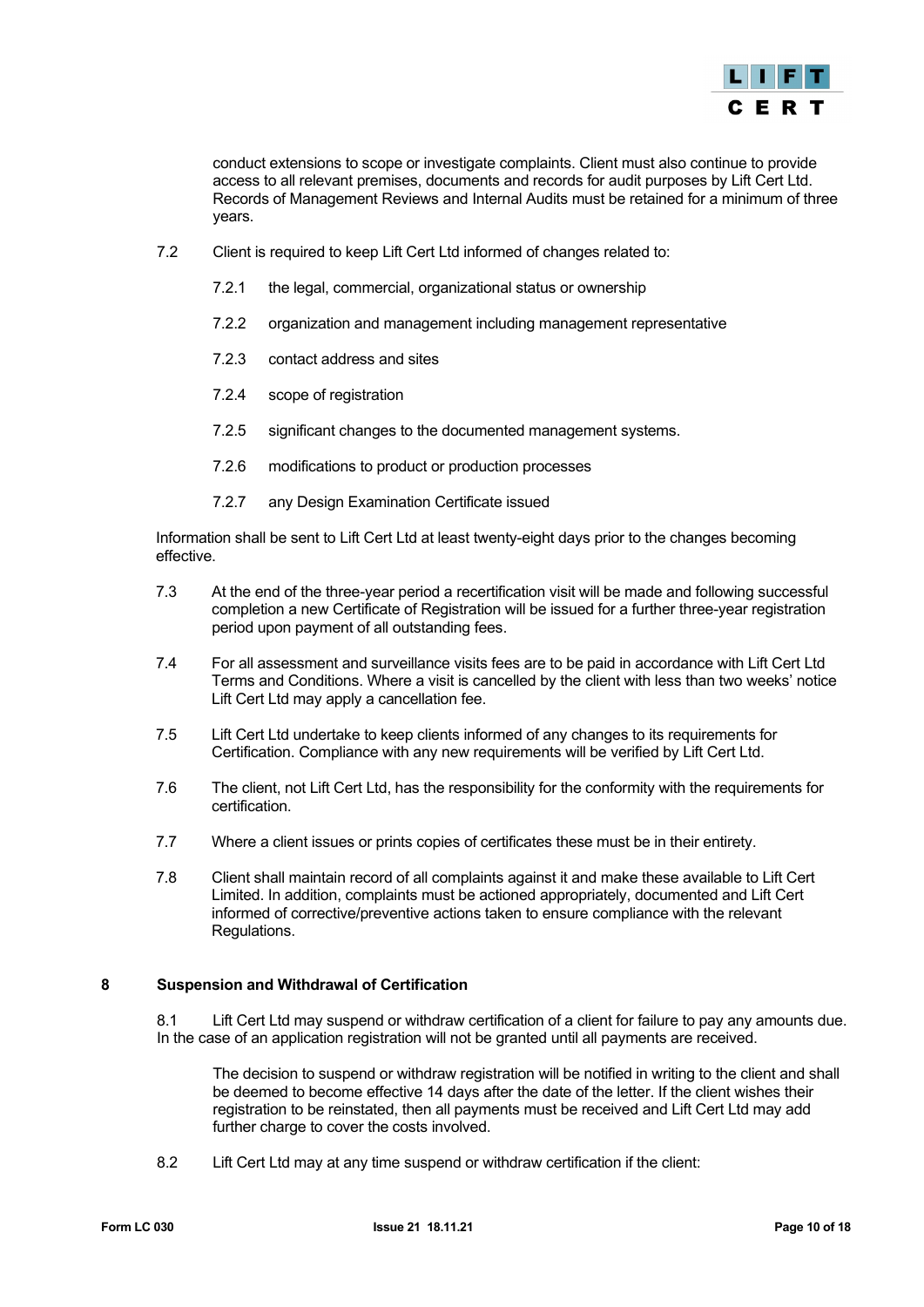

- 8.2.1 commits a breach of any of the obligations imposed by these rules.
- 8.2.2 fails to maintain its management system in accordance with the requirements of the relevant standard.
- 8.2.3 fails to rectify non-conformities from the relevant standard identified by the auditor during periodic assessment of the management system.
- 8.2.4 fails to notify Lift Cert Ltd of a new address from which activities covered by the scope of registration are carried out
- 8.2.5 fails to notify Lift Cert Ltd within twenty-eight days of a change of ownership which results in a change to the controlling interest of the company.
- 8.2.6 fails to advise Lift Cert Ltd of change to its Management Representative
- 8.2.7 fails to advise Lift Cert Ltd of a known breach of legislation which may impact on the certification granted.
- 8.2.8 misuses or misrepresents certification/registration marks in a manner which may bring Lift Cert Ltd into disrepute.
- 8.2.9 declares itself or is declared insolvent or bankrupt or if in the opinion of Lift Cert Ltd the nature of the client's work has changed or change of ownership affects the conditions under which the client is registered.
- 8.2.10 it behaves in a fashion which in the opinion of Lift Cert Ltd is against or prejudicial to the reputation, intent or accreditation of Lift Cert Ltd.
- 8.2.11 No sample of product has been submitted for examination in accordance with clause 9 of these rules.
- 8.2.12 fails to provide all information and allow necessary arrangements for investigation of complaints.
- **8.2.13 fails to allow for participation of observers (UKAS, BEIS**) at assessment, test or surveillance visits.
- 8.2.14 fails to implement any changes required by Lift Cert Limited
- 8.3 Before withdrawing certification Lift Cert Ltd may decide to suspend certification for a period no greater than six months. This decision will be communicated to the client by letter which will identify the reasons for suspension and the actions necessary to restore certification. Within fourteen days the client may make representations in writing to Lift Cert Ltd which Lift Cert Ltd will consider before imposing suspension or continuing certification. Client then has the right of appeal as in clause 10 below. Where it is required, Lift Cert Ltd may carry out a chargeable special audit visit, to resolve any of the above issues.
- 8.4 Before withdrawing certification Lift Cert Ltd will notify the client, in writing, of its decision and allow the client fourteen days to make representation in writing. Lift Cert Ltd will consider these representations before imposing withdrawal and requesting return of all associated Certificates. Client then has the right of appeal as in clause 10 below.
- 8.5 Lift Cert Ltd may make public the withdrawal of certification and the standard(s) which was/were infringed.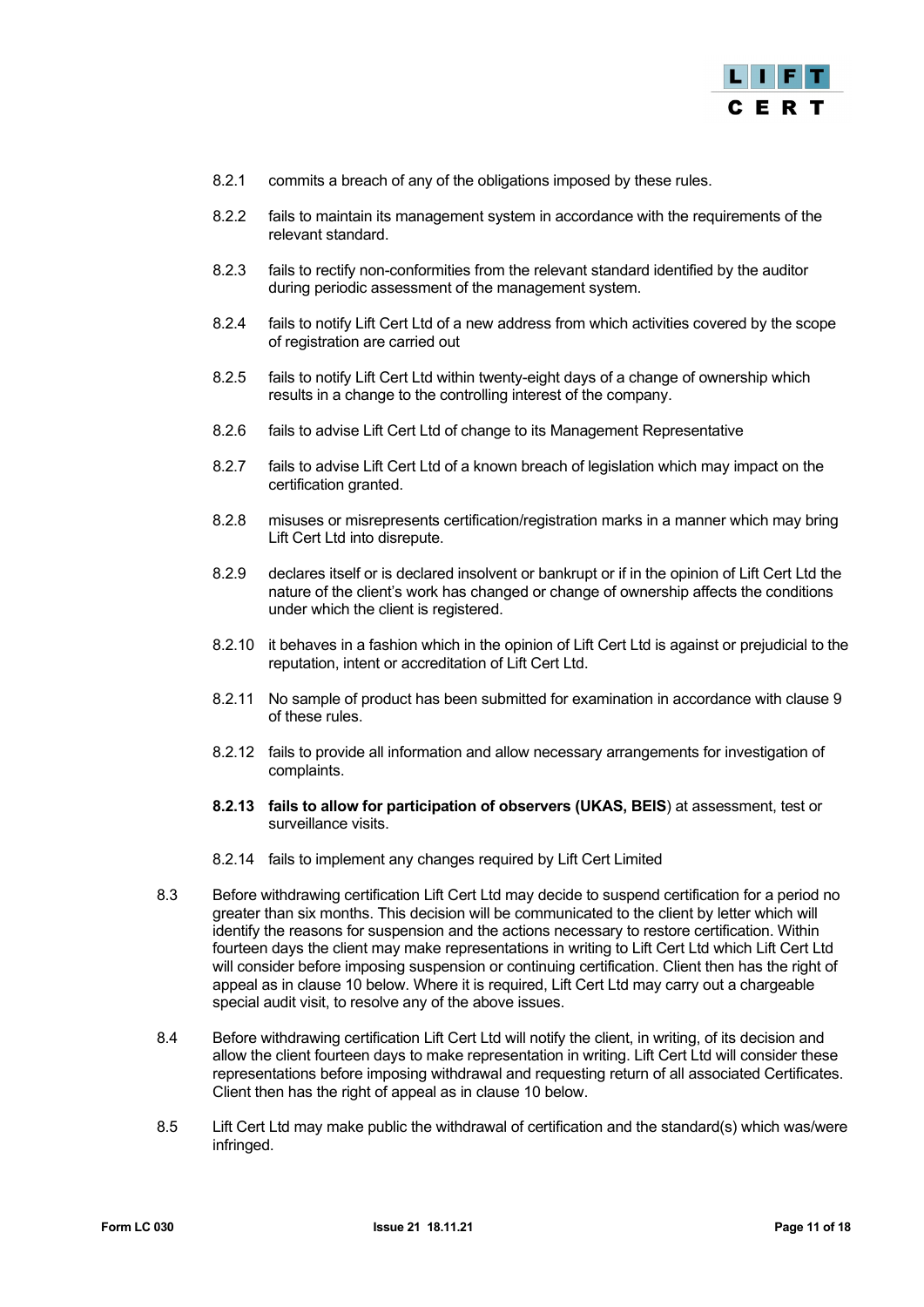

- 8.6 It should be noted that where a client is approved under a product directive which relies upon satisfactory quality management system being maintained that approval will also be withdrawn.
- 8.7 Where Certification/Registration is withdrawn client must cease reference to Certification/Registration in any advertisement and must return certification as required by Lift Cert Limited.

#### <span id="page-11-0"></span>**9 Quality System and Surveillance**

In the case of the following **Schedules** LIFT CERT Limited shall assess the applicant's Quality System.

Following the assessment LIFT CERT Limited shall notify the Applicant of its decision.

# **THE LIFTS Regulations 2016**

# **Sch 13 Production QA for Safety Components –**

Conformity to type based on product quality assurance for safety components for lifts is the part of the Conformity assessment procedure whereby an approved body assesses the quality system of a manufacturer in order to ensure that the safety components for lifts are manufactured and monitored in conformity with the type described in the Type Examination Certificate, satisfy the applicable requirements of Schedule 1 and will enable a lift to which they are correctly incorporated to satisfy those requirements.

#### **Sch 14 Full QA for Safety Components**

Conformity based on full quality assurance for safety components for lifts is the Conformity assessment procedure whereby an approved body assesses the quality system of a manufacturer to ensure that the safety components for lifts are designed, manufactured, inspected and tested in order to satisfy the applicable requirements of Schedule 1 and to enable a lift to which they are correctly incorporated to satisfy those requirements.

#### **Sch 17** Production QA for Lifts

Conformity to type based on product is the part of the Conformity assessment procedure whereby an approved body assesses the product quality system of an installer to ensure that the lifts are in conformity with the approved type as described in the Type Examination Certificate or with a lift designed and manufactured under a full quality system approved in accordance with Schedule 18, and satisfy the applicable essential health and safety requirements set out in Schedule 1.

# **Sch 18 Full Quality Assurance for Lifts**

Conformity based on full quality assurance plus design examination for lifts is the Conformity assessment procedure whereby an approved body assesses the quality system of an installer and, where appropriate, the design of the lifts, to ensure that the lifts satisfy the applicable essential health and safety requirements set out in Schedule 1.

#### **Sch 19 QA**

Conformity based on production quality assurance for lifts is the part of the Conformity assessment procedure whereby an approved body assesses the production quality system of an installer to ensure that the lifts installed are in conformity with the approved type as described in the Type Examination Certificate or with a lift designed and manufactured under a full quality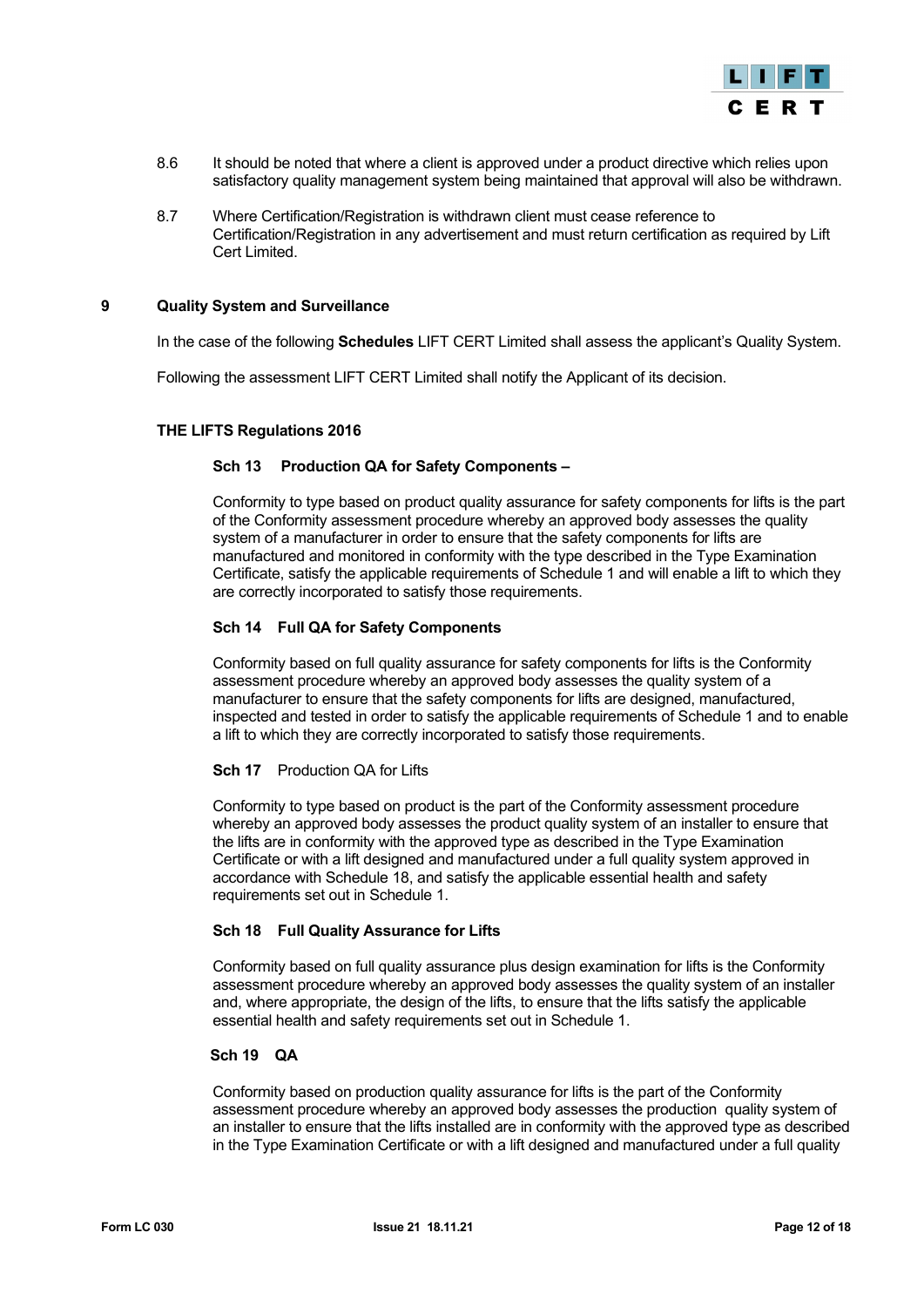

system approved in accordance with Schedule 18, and satisfy the applicable essential health and safety requirements set out in Schedule 1.

#### **SOMSAR 2008 – Schedule 2 – Part 10 Full Quality Assurance**

A team of Assessors/Engineers shall conduct the assessment and at least one member of the team shall be experienced in Lift Technology. The assessment of the Quality System will be against the BS EN ISO 9001 Standard. As required by ISO 9001:2015 and determination of context the exclusions from Clause 8 of ISO 9001:2015 claimed in the Quality Management system will determine the Schedule of the Lifts Regulations 2016 for which approval can be assessed and awarded. As part of the assessment, samples of documentation and samples of the Product shall be examined to confirm/demonstrate compliance with the relevant designated Standards.

At initial assessment under the Lifts Regulations 2016 Schedules 13,14,17,18,19 or SOMSAR Schedule 2 Part 10 the final product may not be available. A registration certificate may be issued but within one year from date of registration an examination of the product shall be carried out. If this period is exceeded the Lift Cert Limited will review the circumstances and document that the period has been extended or certification withdrawn.

Surveillance of the Quality System shall be undertaken every 6 months, this may vary dependent upon activity levels. Where significant non-compliances are found during surveillance audits the period to the next audit may be reduced until satisfactory performance is re-established. Unannounced Visits may be carried out at the discretion of the Approved Body. During surveillance audits at least one sample of an installed lift/machine shall normally be visited. A full re-assessment will be undertaken every three years.

Note: For all inspection and Q.S. Modules the critical measuring and test equipment must be calibrated and traceable to National Standard (at least to 2nd level).

#### <span id="page-12-0"></span>**10 Appeals**

In the circumstances LIFT CERT Limited declines to issue the certification or agreement cannot be reached regarding any findings issued then the Manufacturer/member may appeal, in writing or otherwise formally present its case.

The initial appeal should be made within 30 days of receipt of the LIFT CERT Limited Certification decision.

The Appeal should be made to the Technical Director of LIFT CERT Limited or his Deputy, not the person responsible for the assessment.

When the appeal has been completed the decision will be notified, in writing, to the Appellant, including reason for the decision. The manufacturer may then make a further appeal. In this case the matter will be referred to an Independent Arbiter, acceptable to both parties, at the cost of the Appellant.

# <span id="page-12-1"></span>**11 Modifications**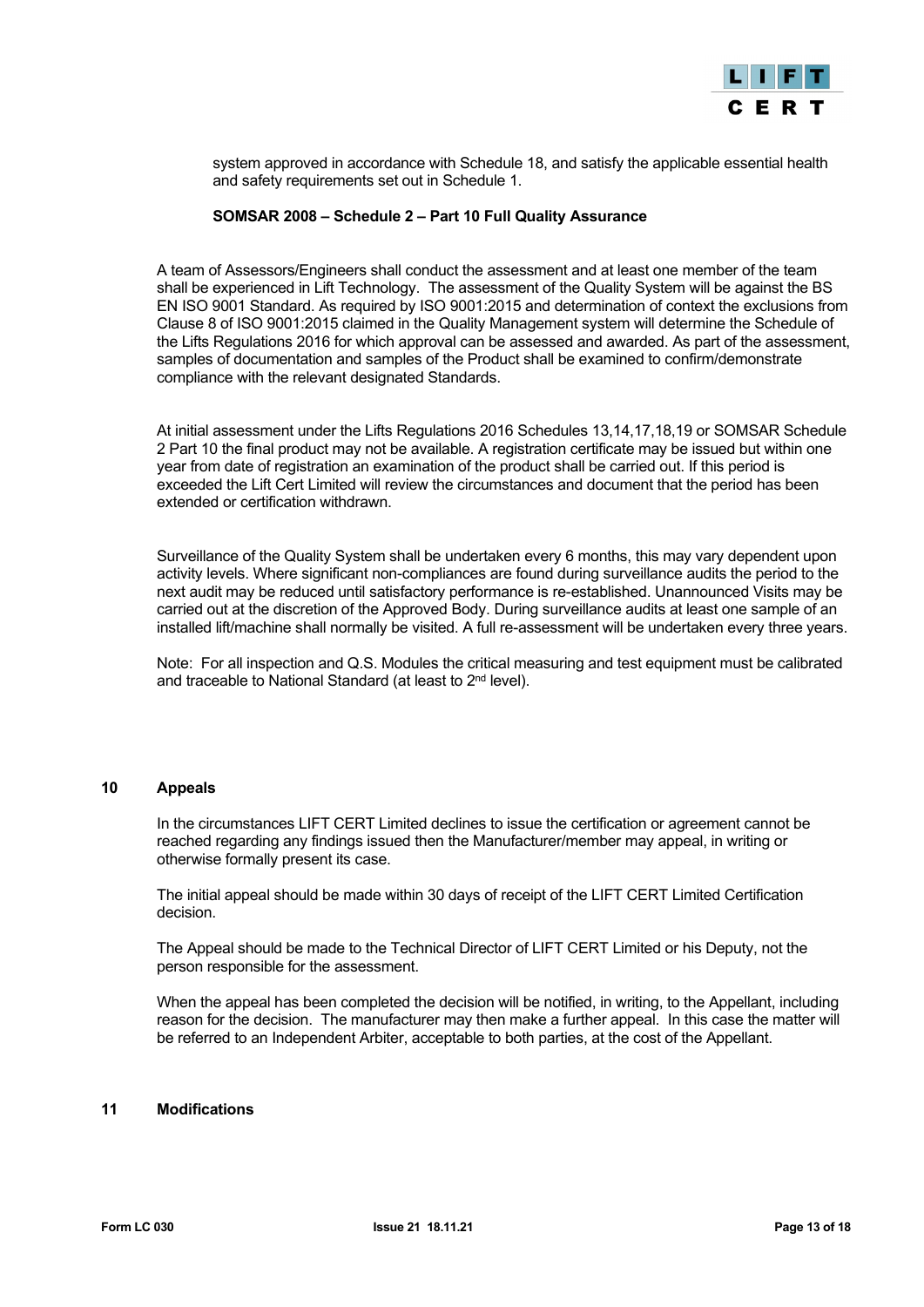

Any modifications to a Certified Product or Approved Quality Management System must be advised to LIFT CERT Limited for review, assessment and approval. Failure to notify of such modifications may result in withdrawal of associated approval.

#### <span id="page-13-0"></span>**12 Records**

Records associated with the Certification project are retained in Confidential Files for a period of ten years following advice from the Applicant that the last unit of relevant lift to which the Certification applies is produced.

# <span id="page-13-1"></span>**13 UKCA Marking**

Subject to compliance with these rules the Applicant will be granted the use of LIFT CERT Limited Approved Body Number.

The UKCA Mark applied to Passenger Lifts in conformity with the **Lifts Regulations 2016** shall be followed by the number (**1291**). The Licensee shall not use the Approved Body Number in any other context.

The UKCA mark applied to safety components in conformity with the Lifts Regulations 2016 shall be followed by the number (1291). The Licensee shall not use the Approved Body number in any other context.

The UKCA Mark applied to machines in conformity with the SOMSAR 2008 Schedule 2 Part 10 shall be followed by the number (**1291**). The Licensee shall not use the Approved Body Number in any other context.

If the Licensee wishes to advertise his approval under the **Lifts Regulations 2016**, this can only be done by writing – "Approved to **Schedule ??** of the **Lifts Regulations 2016**", under the approved Lift Cert Ltd logo.

If the Licensee wishes to advertise his approval under SOMSAR 2008 Schedule 2 Part 10, this can only be done by writing – "Approved to Schedule 2 Part 10 of SOMSAR 2008", under the approved Lift Cert Ltd logo.

The UKCA Mark shall only be affixed to a Conforming Product and should not be used in any way which could imply another product or service is in compliance with a Regulation.

Should LIFT CERT Limited find evidence that the Licensee is not complying with the undertakings, it reserves the right to withdraw the use of the Approved Number.

# <span id="page-13-2"></span>**14 Fee Structure**

At the commencement of the contract, LIFT CERT Limited will inform the Applicant of the Fee Structure and the Applicant agrees to pay such fees as are reasonably incurred during the certification activities. Upon completion of the certification activity and issue of any relevant certificates, if the Applicant has not previously/does not pay the fees invoiced, then LIFT CERT Limited reserves the right to withdraw the Certification issued and inform all other Approved Bodies of its action and the reason for it.

# <span id="page-13-3"></span>**15 Confidentiality**

LIFT CERT Limited agrees to keep and to ensure that its personnel (or approved sub-contractors) shall keep, confidential, any information or documentation and all other matters arising or coming to their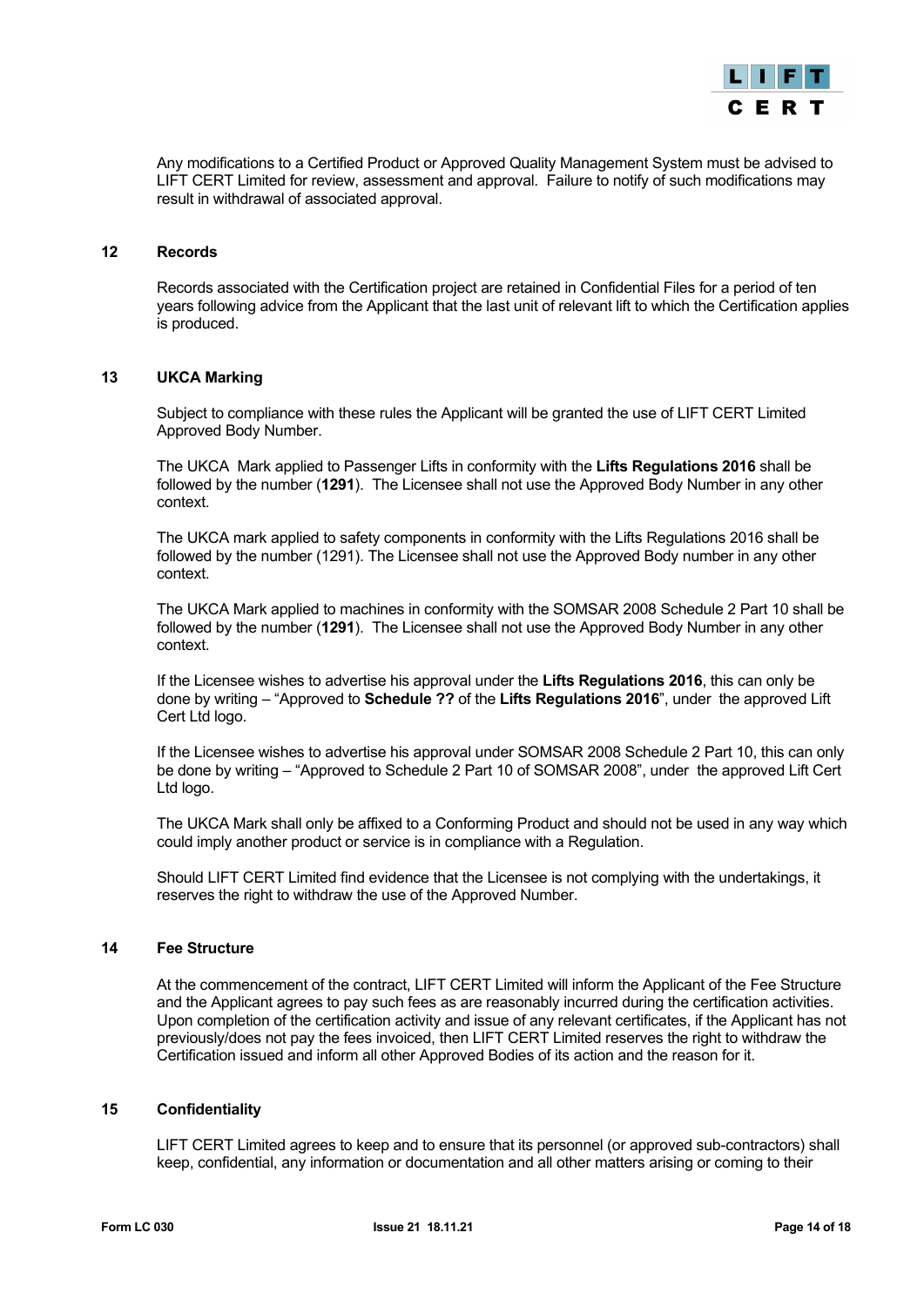

attention in connection with the provision of services. Information from complainants or Regulators about a client will be treated as confidential. No one shall at any time, or for any reason whatsoever, disclose or permit the disclosure of any information to any third party, except as permitted hereunder or under the Rules of the Scheme to enable LIFT CERT Limited to carry out its duties and obligations. LIFT CERT may be required, on request, to provide Statutory or Regulatory Bodies with confidential documentation or information, unless prohibited by law.

#### <span id="page-14-0"></span>**16 Reference**

LIFT CERT Limited Quality Manual The Lifts Regulations 2016 The Supply of Machinery (Safety) Regulations 2008 Application Form LC002<br>
Lift Conformity Checklist LC007 Lift Conformity Checklist<br>Lift Test Report LC008 /BS 8486-3 + supplementary reports BS 8486-4 to 9.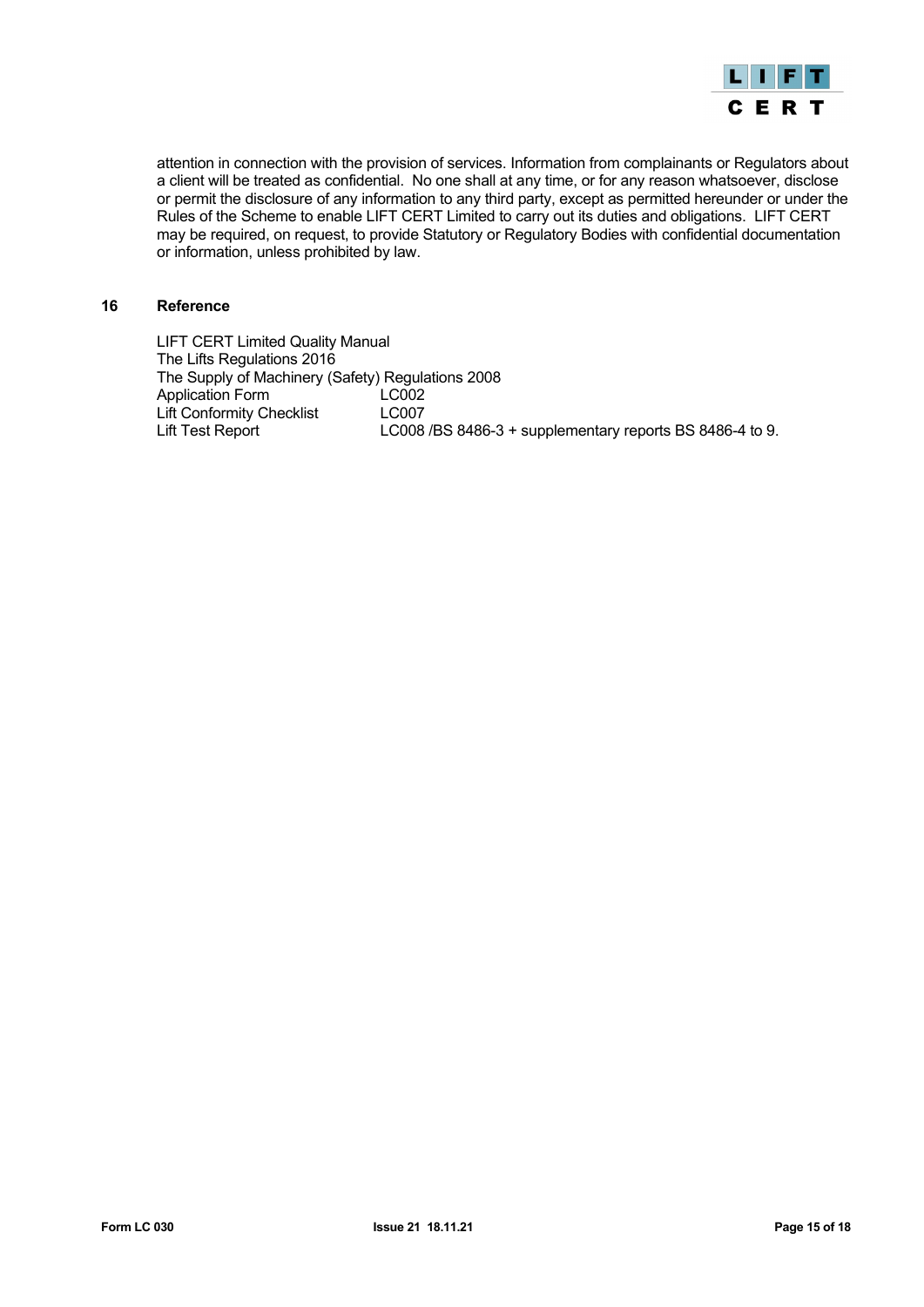

# <span id="page-15-0"></span>**17 Appendix – The Lifts Regulations 2016 only**

| <b>Documentation</b><br><b>Information Required</b>                                                                                                                                                                                                                                                                                                                                                                 | <b>Final Test</b><br><b>Sch 12</b> | <b>Unit Verification</b><br><b>Sch 15</b> | <b>Design Examination</b><br><b>Certificate</b> |
|---------------------------------------------------------------------------------------------------------------------------------------------------------------------------------------------------------------------------------------------------------------------------------------------------------------------------------------------------------------------------------------------------------------------|------------------------------------|-------------------------------------------|-------------------------------------------------|
| <b>Lift Specification</b><br>Manufacturer/Designer<br><b>Installer Details</b><br>G A Drawing<br>Electrical Diag.<br><b>Hydraulic Circuit</b><br>Instructions for use of Lift<br>Maintenance Instructions<br>Periodic Inspection Actions<br>Logbook<br>Installation Instructions<br><b>Emergency Release Procedures</b><br>Allocation of Responsibilities for persons<br>carrying out work on lift (Builders notes) |                                    |                                           |                                                 |
| <b>Site Specific Requirements</b>                                                                                                                                                                                                                                                                                                                                                                                   |                                    |                                           |                                                 |
| <b>Fire Protection</b><br>Disabled Access/Use<br>Local Regulations/Requirements<br><b>Certificates and Attestations</b>                                                                                                                                                                                                                                                                                             |                                    |                                           |                                                 |
| Type examination certificate for lift                                                                                                                                                                                                                                                                                                                                                                               |                                    |                                           |                                                 |
| or<br>Conformity Declaration of designer and<br><b>Design Examination Certificate</b>                                                                                                                                                                                                                                                                                                                               |                                    |                                           |                                                 |
| <b>Declaration of Conformity</b>                                                                                                                                                                                                                                                                                                                                                                                    |                                    |                                           |                                                 |
| <b>Buffers</b><br><b>Landing Gear Locks</b><br>Safety Gear Upwards and Downwards<br>Acting<br>Over Speed Governor<br>Rupture/Restrictor Valve<br><b>Electrical Circuits containing Safety Switches</b><br>with Electronic Components                                                                                                                                                                                |                                    |                                           |                                                 |
|                                                                                                                                                                                                                                                                                                                                                                                                                     |                                    |                                           |                                                 |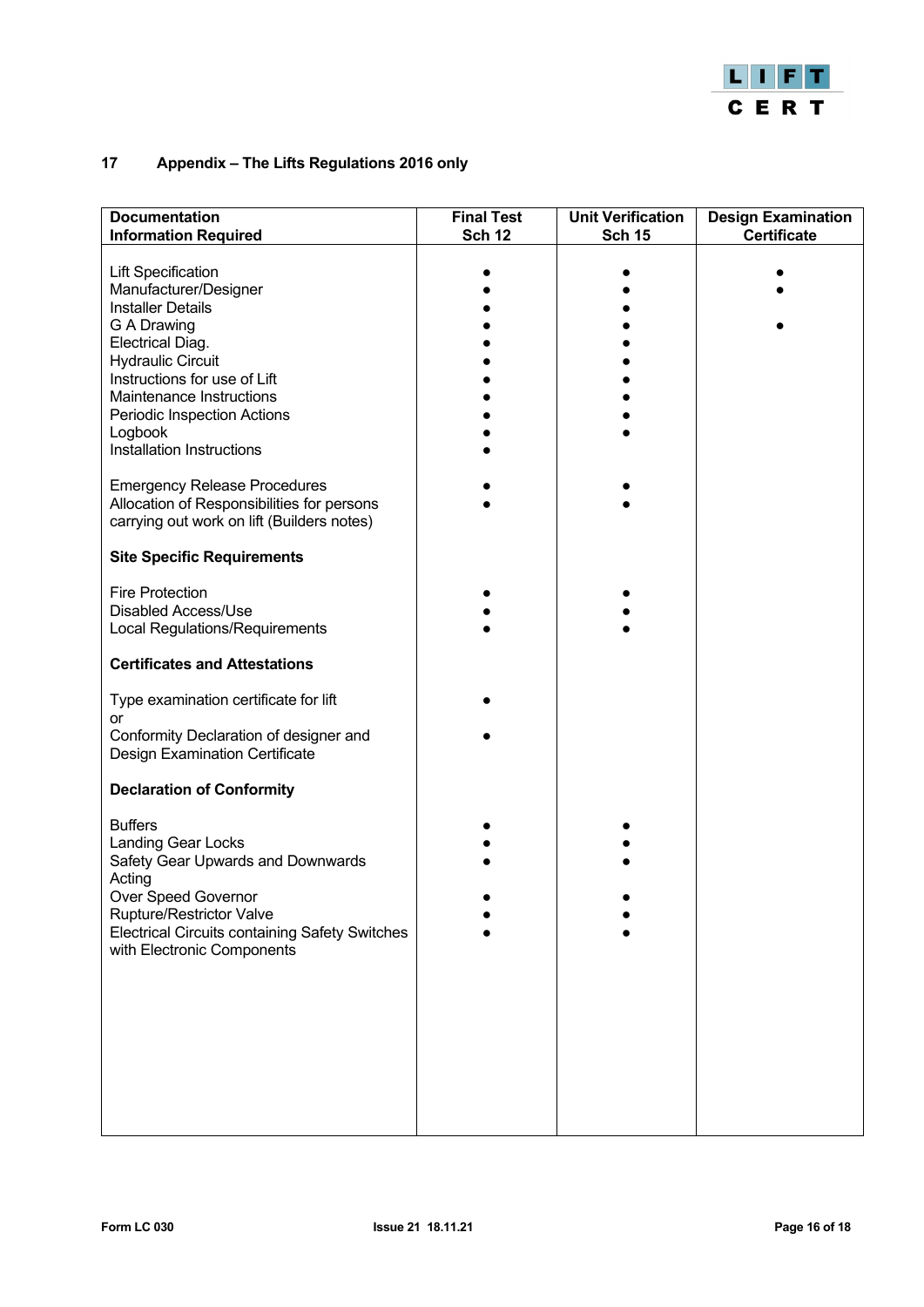

| <b>Documentation</b><br><b>Information Required</b>                                                                                                                                                                                                      | <b>Final Test</b><br><b>Sch 12</b> | <b>Unit Verification</b><br><b>Sch 15</b> | <b>Design Examination</b><br><b>Certificate</b> |
|----------------------------------------------------------------------------------------------------------------------------------------------------------------------------------------------------------------------------------------------------------|------------------------------------|-------------------------------------------|-------------------------------------------------|
| <b>Type Test Certificate</b>                                                                                                                                                                                                                             |                                    |                                           |                                                 |
| <b>Buffers energy Accumulating</b><br><b>Landing Door Locks</b><br>Safety Gear Upwards and Downwards<br>Acting<br>Over Speed Governor<br>Rupture/Restrictor Valve<br><b>Electrical Circuits containing Safety Switches</b><br>with Electronic Components |                                    |                                           |                                                 |
| <b>Other Certificates</b>                                                                                                                                                                                                                                |                                    |                                           |                                                 |
| Suspension Rope/Chain Test Certificate<br><b>Glass Walls/Doors</b><br>Fire Resistance                                                                                                                                                                    |                                    |                                           |                                                 |
| <b>Calculations</b>                                                                                                                                                                                                                                      |                                    |                                           |                                                 |
| Suspension Rope/Chain Selection<br>Guide Rails; type fixings<br><b>Guide Rails Calculation</b><br><b>Traction Calculation</b><br>Jack/Ram                                                                                                                |                                    |                                           |                                                 |
| <b>Risk Assessment</b>                                                                                                                                                                                                                                   |                                    |                                           |                                                 |
| Clauses of EN81 not complied with design<br>solution                                                                                                                                                                                                     |                                    |                                           |                                                 |